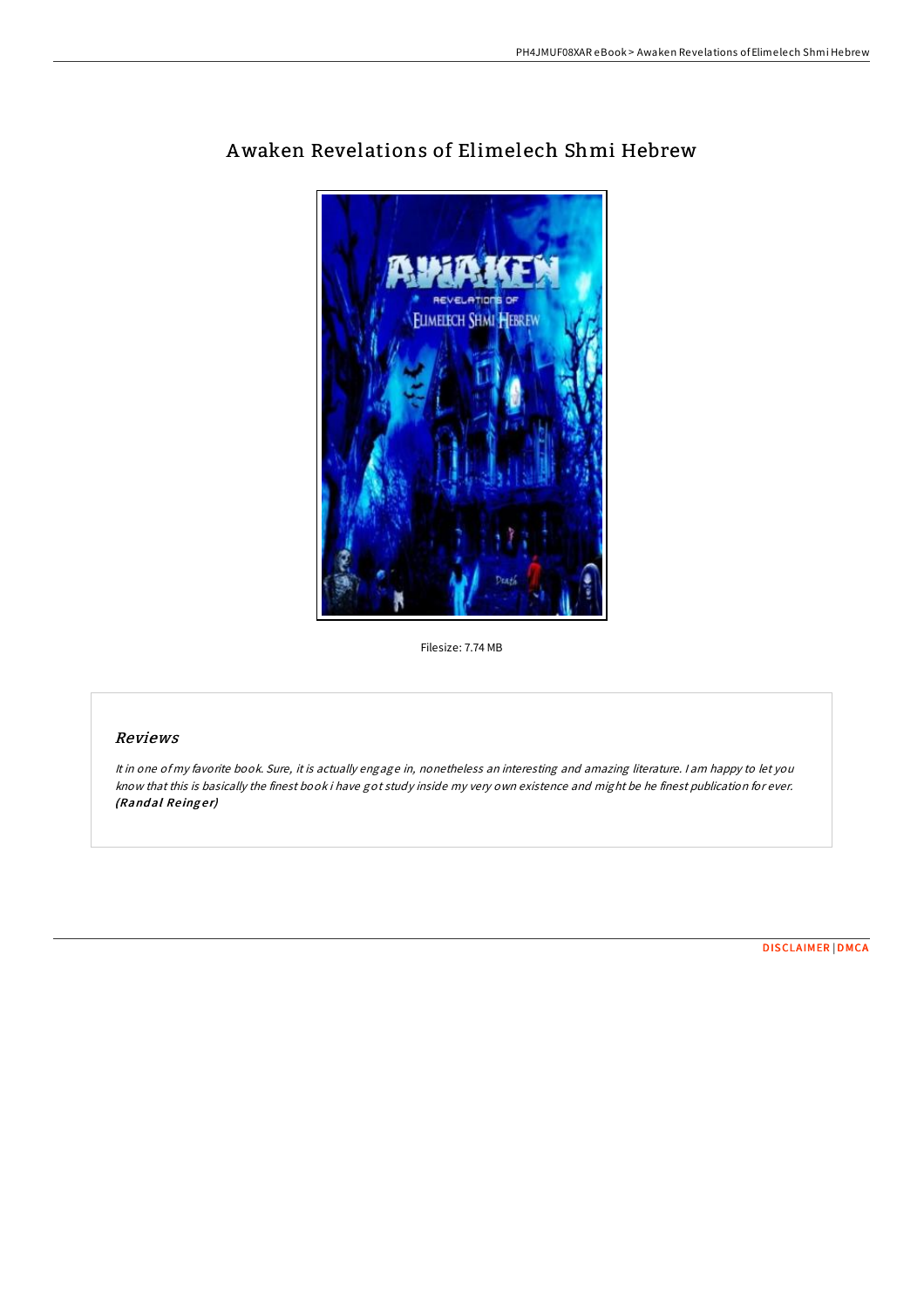### AWAKEN REVELATIONS OF ELIMELECH SHMI HEBREW



To get Awaken Revelations of Elimelech Shmi Hebrew PDF, remember to follow the link under and download the document or have accessibility to additional information that are have conjunction with AWAKEN REVELATIONS OF ELIMELECH SHMI HEBREW book.

Divine Unity 1 Unlimited, United States, 2011. Paperback. Book Condition: New. 229 x 152 mm. Language: English . Brand New Book \*\*\*\*\* Print on Demand \*\*\*\*\*.The dialog debated and discussed about across the globe via social, political, religious, philosophical, and scholarly forums is none other than what will happen in the year 2012. This astounding book AWAKEN Revelations of Elimelech Shmi Hebrew written by Hebrew prophet Elimelech Shmi Hebrew reveals to the world what the Spirit Yhwh of Elohim revealed unto him. In this book Hebrew prophetically unveils what is coming upon the earth beginning New Year s Day Abib/April first 2011 [Ex 12:1-2 - Ex 13:1-4]. As in the day of Moshe on Abib/April fourteenth Yhwh passed over Egypt delivering our forefathers the house of Israel from Egyptian bondage as it is written: Ex 12:5 Your lamb shall be without blemish, a male of the first year: ye shall take it out from the sheep, or from the goats: 6 And ye shall keep it up until the fourteenth day of the same month: and the whole assembly of the congregation of Israel shall kill it in the evening. 7 And they shall take of the blood, and strike it on the two side posts and on the upper door post of the houses, wherein they shall eat it. 8 And they shall eat the flesh in that night, roast with fire, and unleavened bread; and with bitter herbs they shall eat it. 9 Eat not of it raw, nor sodden at all with water, but roast with fire; his head with his legs, and with the purtenance thereof. 10 And ye shall let nothing of it remain until the morning; and that which remaineth of it until the morning ye shall burn with fire. 11 And thus shall...

Read [Awaken](http://almighty24.tech/awaken-revelations-of-elimelech-shmi-hebrew-pape.html) Revelations of Elimelech Shmi Hebrew Online  $\mathbf{m}$ Do wnload PDF [Awaken](http://almighty24.tech/awaken-revelations-of-elimelech-shmi-hebrew-pape.html) Revelations of Elimelech Shmi Hebrew